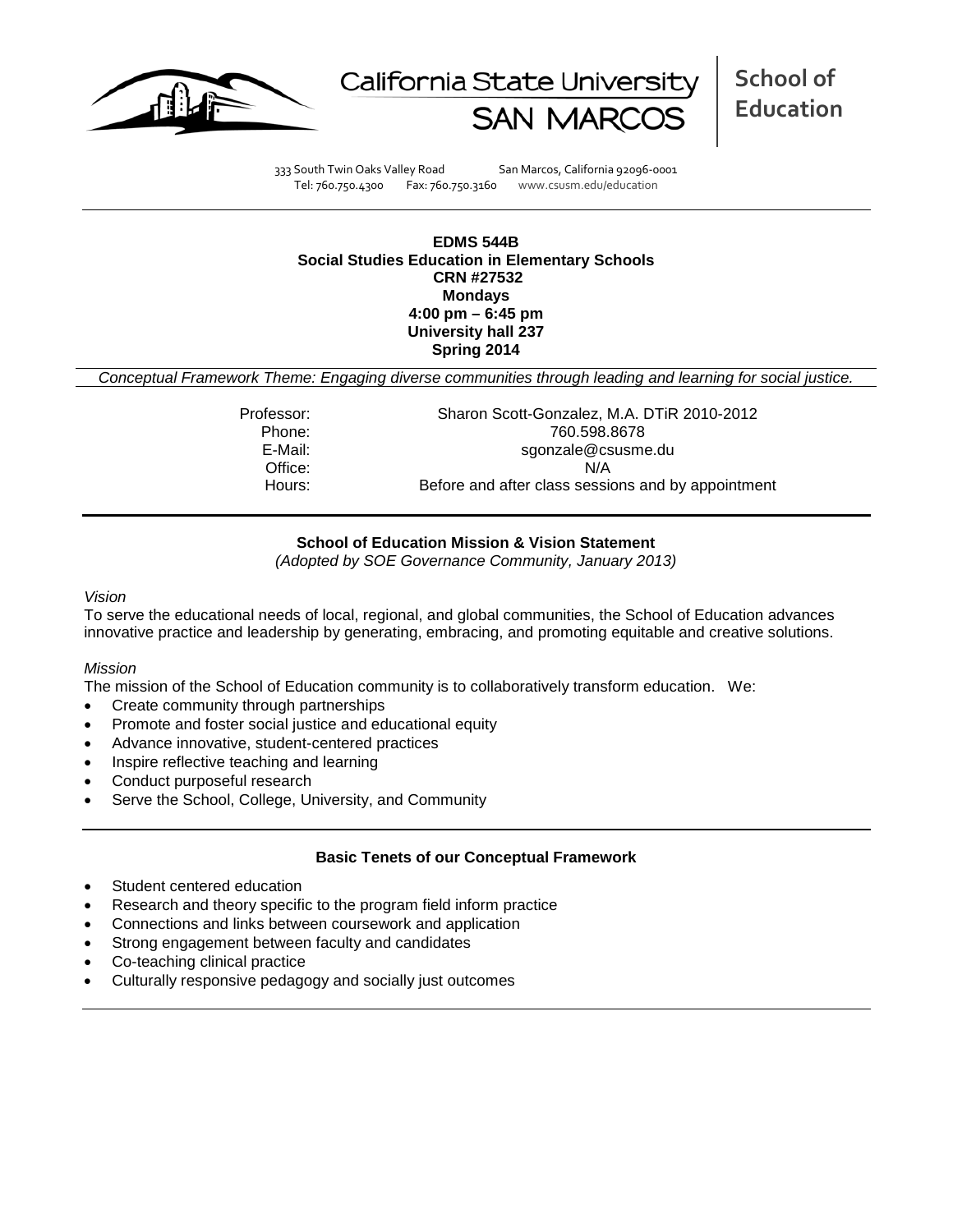## *Children are the messages we will send to a time we will never see… Neil Postman*

## **COURSE DESCRIPTION**

Focuses on curriculum development, methods, techniques, materials, planning, organization, and assessment in social studies. Emphasis is placed on using community-based resources and on the integration of curricular areas. Methods of cross-cultural language and academic development are integrated into the course. *Enrollment Restriction: Completion of semesters 1-4 of ICP.*

Scott-Gonzalez: This course will introduce prospective elementary school teachers to the theoretical concepts, instructional methods and materials used in social studies education and curriculum integration. Research indicates that when teachers use a variety of teaching methods that are integrated into the content of the course, learners become more effectively engaged in learning. Therefore, the broad emphasis of this course will focus on issues of planning, organization and assessment that involve the learner in higher-level thinking through cognitive and affective involvement. A secondary focus will be on the effective infusion of the arts (dance, music, fine arts, and drama) into the curriculum.

## **Course Prerequisites**

Completion of Semesters 1-3 of Integrated Credential Program

## **Purpose**

Social studies is perhaps **the** most important part of the school curriculum because it not only brings together basic tools (such as the 3 Rs) but it **utilizes them authentically**. In the social studies we wrestle with crucial questions: What kind of society do we want to have? What is a "good citizen"? What is fair? How can we create better ways of living together? Our role as educators is to help students develop responsible and thoughtful ways of thinking, believing and acting.

As your instructor, I am committed to modeling reflective and transparent teaching in order to assist you in successfully achieving the goals of this course.

## **Course Goals**

As a result of this course, you will be able to:

- 1) apply the California History/Social Science and Visual & Performing Arts Frameworks (standards), as well as Common Core standards and related documents to the classroom experience;
- 2) understand the value of incorporating primary source materials, the arts and visual literacy, and oral history methods into social studies instruction;
- 3) become aware of the multitude of community resources available to teachers and the ways in which these resources can be used to strengthen the social studies program;
- 4) design lessons / units that are grade level and developmentally appropriate, that utilize primary source materials, that infuse the arts as well as a multicultural/lingual perspective, and that address the needs of diverse learners;
- 5) design curricula that reflect a variety of instructional strategies and that develop children's higher-level thinking skills through active participation;
- 6) more deeply appreciate the social sciences, history and the arts as essential fields of study.

#### **Required Texts**

Lee, John. (2008). Visualizing Elementary Social Studies Methods. John Wiley & Sons, Inc. ISBN: 978-0-471-72066-9

- CSDE. (2005). History-Social Science Framework (for California Public Schools K-12). Sacramento, CA. Access online at: <http://www.cde.ca.gov/ci/cr/cf/documents/histsocsciframe.pdf>
- CSDE. (2004). Visual and Performing Arts Framework (for California Public Schools K-12) Sacramento, CA. Access online at:<http://www.cde.ca.gov/ci/cr/cf/documents/vpaframewrk.pdf>

CSDE, (2013) California Common Core Standards: English Language Arts and Literacy in History/Social Studies, Science, and Technical Subjects (for California Public Schools K-12) Access online at<http://www.cde.ca.gov/re/cc/>

*Additional readings and handouts provided by the instructor will be required.*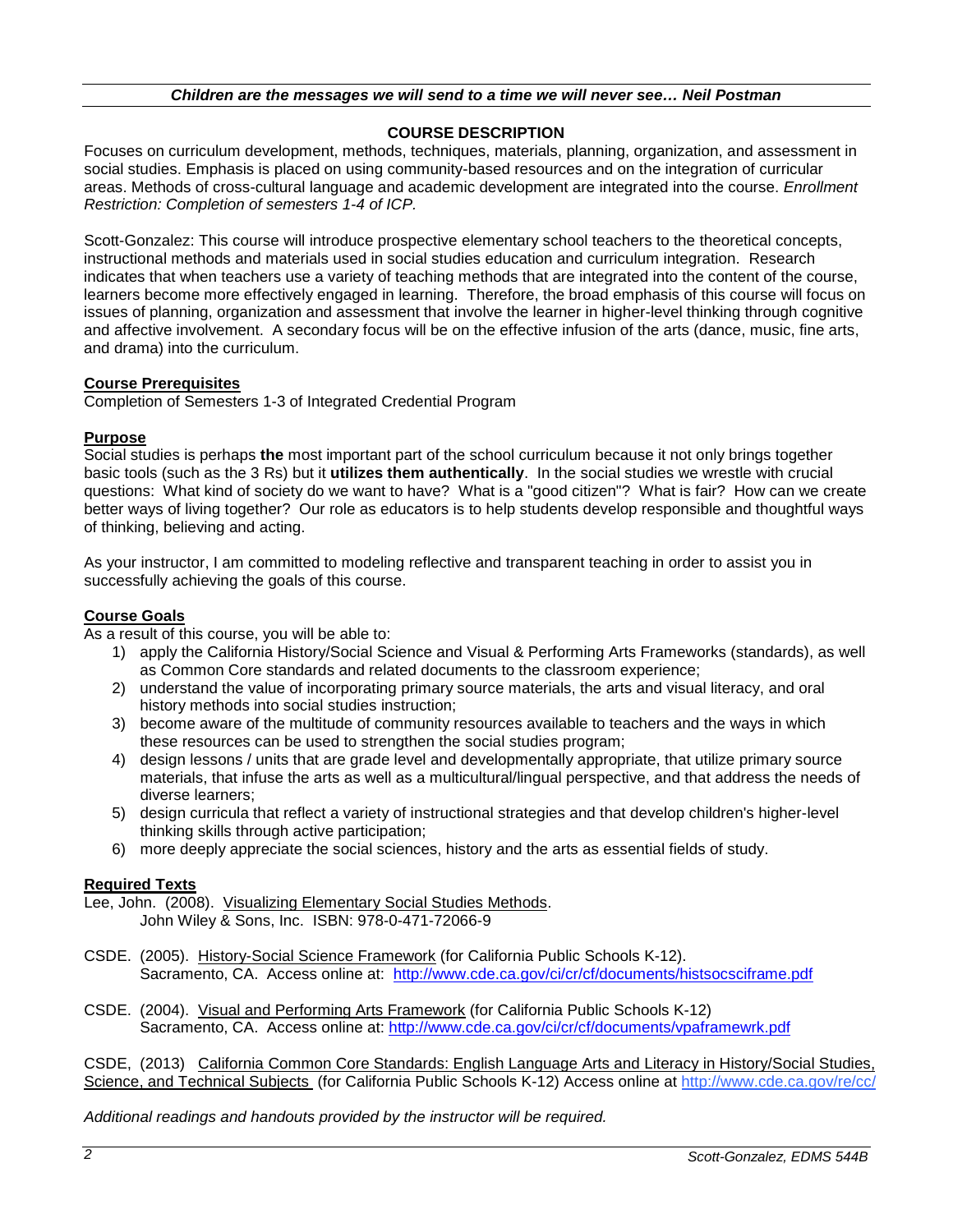## **Professionalism – Dispositions:**

Because this course is part of an accredited program that leads to professional certification, students are expected to demonstrate behavior consistent with a professional career. Lack of professionalism in any of the following areas will alter the final grade:

1. Attend all class meetings. If you miss a class session, please notify the instructor in writing (email) as soon as possible. Absences do not change assignment due dates. See the Attendance Policy – page 7 - for this course.

2. Arrive on time just as you would at a school site. Late arrivals to and early departures from class will result in a drop of the final grade.

3. Prepare carefully for class. Be ready to discuss readings and assignments thoughtfully. All voices are valued in our classroom community. Please be sure we get to hear your thoughts on the topics we cover. This is important for your professionalism grade.

4. Complete assignments on time. Late assignments will receive a 20% reduction in points for each day late. Occasionally a student may be asked to revise an assignment. If so, the revised work must be submitted no later than one week after it was returned and may not be eligible for full credit. Absences do not change assignment due dates. If you are absent when an assignment is due, you may submit the work via email (except for *Social Studies in You*!) so that it is not counted late. I will confirm receipt of emailed assignments.

5. Interact professionally and collaborate responsibly with your colleagues and professor. Teacher education is a professional preparation program and students will be expected to adhere to standards of dependability, academic honesty and writing achievement. In short, please do your part to promote a healthy, happy, productive social environment.

**Also, you are welcome to use a computer in class. However, it is expected that you will use the technology for class related activity. Save checking emails or other personal use for time outside of class. This goes for cell phones as well. Lack of respect in this regard will impact your professionalism grade.**

## **SOCIAL STUDIES - PARTICIPATION, COLLABORATION AND PROFESSIONALISM**

#### Students will engage in active learning each class session, and will be expected to actively participate, collaborate, and demonstrate professionalism at all times.

- Do you participate in class discussions productively, sharing your knowledge and understandings?
- Do you interact productively with your peers, taking on a variety of roles (leader, follower, etc.)?
- Do you contribute appropriately to group work—do you "do your share"?
- Are you able to accept others' opinions? Are you supportive of others' ideas?
- Do you support your peers during their presentations?
- Can you monitor and adjust your participation to allow for others' ideas to be heard?
- Do you show a positive attitude and disposition towards teaching all students?
- Do you exhibit professional behavior at all times and display a "can do" attitude?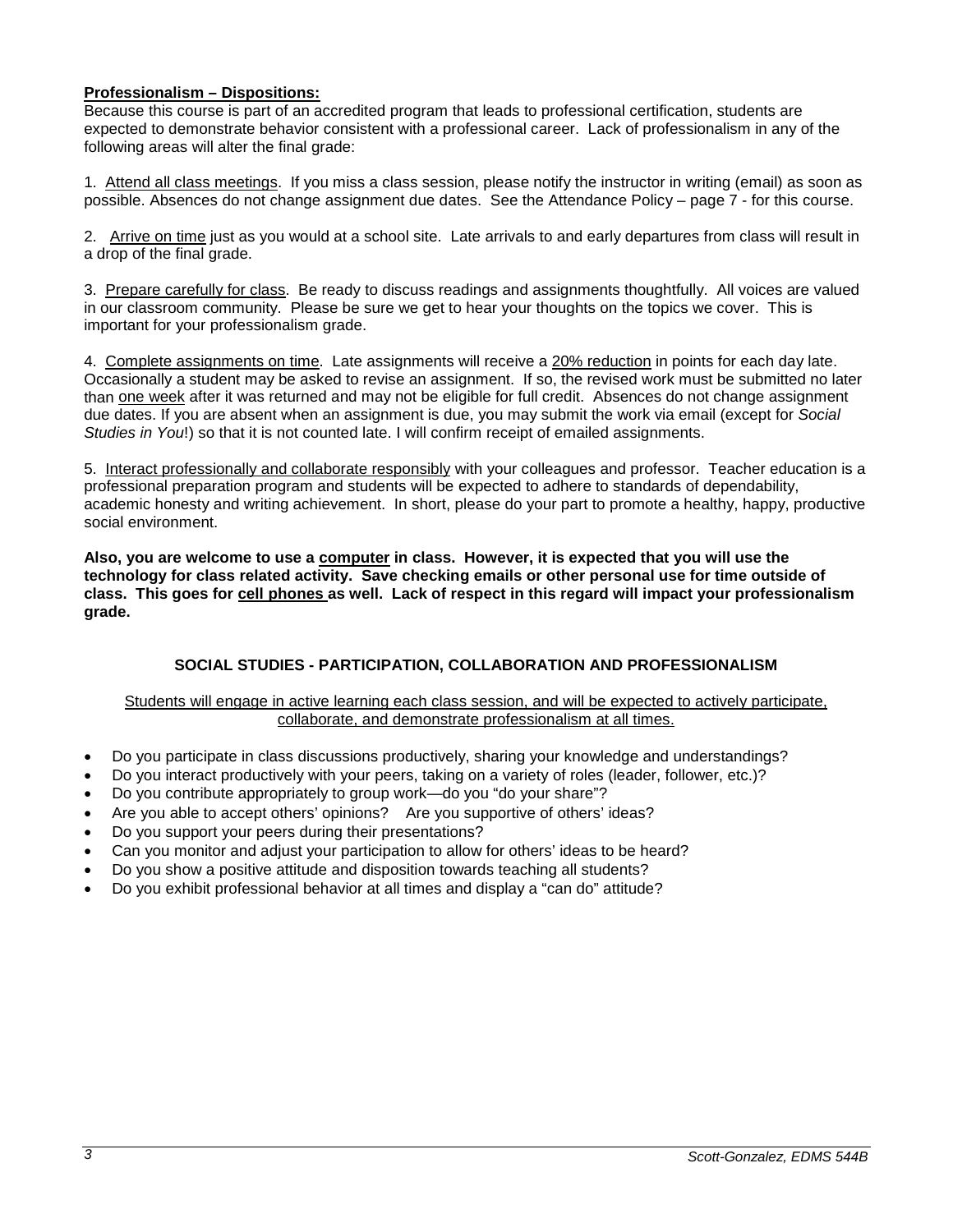# **Rubric for PCP: Participation, Collaboration and Professionalism**

|                                       | <b>Excellent</b>                                                                                                                                                                                                                                                                                                                                                                            | Acceptable                                                                                                                                                                                                                                                                                 | Unacceptable                                                                                                                                                                                                                                                     |  |
|---------------------------------------|---------------------------------------------------------------------------------------------------------------------------------------------------------------------------------------------------------------------------------------------------------------------------------------------------------------------------------------------------------------------------------------------|--------------------------------------------------------------------------------------------------------------------------------------------------------------------------------------------------------------------------------------------------------------------------------------------|------------------------------------------------------------------------------------------------------------------------------------------------------------------------------------------------------------------------------------------------------------------|--|
| <b>Attitude</b>                       | Always displays a positive<br>attitude. May offer<br>constructive criticism and<br>include alternatives that<br>show initiative.                                                                                                                                                                                                                                                            | Displays a positive<br>attitude. May offer<br>constructive criticism and<br>include alternatives that<br>show initiative.                                                                                                                                                                  | Seldom has a positive<br>attitude. Often is critical.<br>Does not offer alternative<br>solutions to criticism.                                                                                                                                                   |  |
| <b>Participation</b>                  | Attends every class,<br>always on time and well<br>prepared, and never<br>leaves early. Gives<br>closest attention to class<br>activities and speakers.                                                                                                                                                                                                                                     | Attends every class, on<br>time and prepared, and<br>never leaves early. Gives<br>most attention to class<br>activities and speakers.                                                                                                                                                      | Is not always ready when<br>class time begins. Doesn't<br>give full attention in class;<br>sometimes talks when<br>others are speaking.                                                                                                                          |  |
| Professionalism                       | Consistently behaves,<br>talks and works in a<br>professional manner,<br>regardless of task/topic.                                                                                                                                                                                                                                                                                          | Most of the time, behaves,<br>talks and works in a<br>professional manner,<br>regardless of task/topic.                                                                                                                                                                                    | Seldom behaves, talks,<br>and works in a<br>professional manner,<br>regardless of task/topic.                                                                                                                                                                    |  |
| <b>Collaboration</b>                  | Consistently listens to,<br>shares with, and supports<br>the efforts of others. Tries<br>to keep people working<br>well together.                                                                                                                                                                                                                                                           | Most of the time listens to,<br>shares with, and supports<br>the efforts of others, but<br>sometimes is not a good<br>team member.                                                                                                                                                         | Rarely listens to, shares<br>with, and supports the<br>efforts of others. Is not<br>always a good team<br>player.                                                                                                                                                |  |
| <b>Contributions</b>                  | Consistently provides<br>useful ideas; always stays<br>focused on the task.<br>Exhibits a lot of effort and<br>valuable contributions.                                                                                                                                                                                                                                                      | Most of the time provides<br>useful ideas and stays<br>focused. A satisfactory<br>group member who does<br>what is required.                                                                                                                                                               | Rarely provides useful<br>ideas; not always focused.<br>Reluctant to participate.<br>Lets others take charge.                                                                                                                                                    |  |
| <b>Disposition</b><br>toward teaching | Consistently demonstrates<br>concern in learning to<br>teach all children. Always<br>demonstrates strong<br>commitment toward<br>developing (a) an<br>understanding of children,<br>(b) teaching strategies,<br>and (c) knowledge of the<br>CA Standards for the<br><b>Teaching Profession</b><br>(CSTP), Teacher<br><b>Performance Expectations</b><br>(TPE), and CA Content<br>Standards. | Most of the time<br>demonstrates concern in<br>learning to teach all<br>children. Often<br>demonstrates commitment<br>toward developing (a) an<br>understanding of children,<br>(b) teaching strategies,<br>and (c) knowledge of the<br>CSTP's, TPE's, and CA<br><b>Content Standards.</b> | Rarely shows concern in<br>learning to teach all<br>children. Rarely<br>demonstrates commitment<br>toward developing (a) an<br>understanding of children,<br>(b) teaching strategies,<br>and (c) knowledge of the<br>CSTP's, TPE's, and CA<br>Content Standards. |  |
| Leadership                            | Shows strength through<br>leadership in class<br>activities; other students<br>respect you as a leader.                                                                                                                                                                                                                                                                                     | <b>Effectively participates</b><br>and contributes, but rarely<br>shows leadership<br>qualities.                                                                                                                                                                                           | Does not show leadership<br>in any area of class.                                                                                                                                                                                                                |  |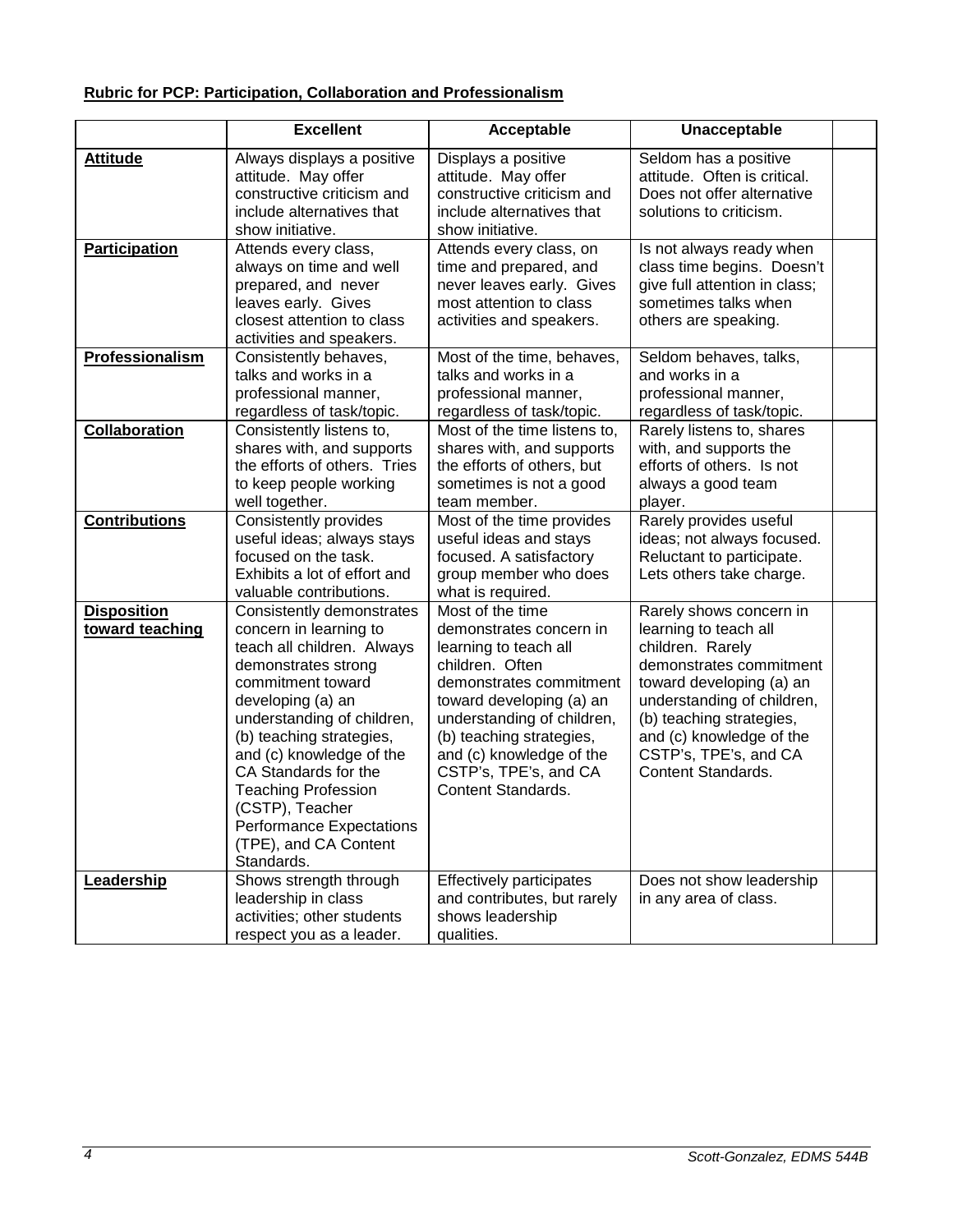## **STUDENT LEARNING OUTCOMES**

## **Teacher Performance Expectation (TPE) Competencies**

The course objectives, assignments, and assessments have been aligned with the CTC standards for the Multiple Subject Credential. This course is designed to help teachers seeking a California teaching credential to develop the skills, knowledge, and attitudes necessary to assist schools and district in implementing effective programs for all students. The successful candidate will be able to merge theory and practice in order to realize a comprehensive and extensive educational program for all students. This course supports TPE 1A History/Social Science as well as TPE 11 The Social Environment.

## **California Teacher Performance Assessment (CalTPA)**

Beginning July 1, 2008 all California credential candidates must successfully complete a state-approved system of teacher performance assessment (TPA), to be embedded in the credential program of preparation. At CSUSM this assessment system is called the CalTPA or the TPA for short.

To assist your successful completion of the TPA, a series of informational seminars are offered over the course of the program. TPA related questions and logistical concerns are to be addressed during the seminars. Your attendance to TPA seminars will greatly contribute to your success on the assessment.

Additionally, SoE classes use common pedagogical language, lesson plans (lesson designs), and unit plans (unit designs) in order to support and ensure your success on the TPA and more importantly in your credential program.

The CalTPA Candidate Handbook, TPA seminar schedule, and other TPA support materials can be found on the SoE website: <http://www.csusm.edu/education/CalTPA/ProgramMaterialsTPA.html>

## **Assessment of Professional Dispositions**

Assessing a candidate's dispositions within a professional preparation program is recognition that teaching and working with learners of all ages requires not only specific content knowledge and pedagogical skills, but positive attitudes about multiple dimensions of the profession. The School of Education has identified six dispositions – social justice and equity, collaboration, critical thinking, professional ethics, reflective teaching and learning, and life-long learning—and developed an assessment rubric. For each dispositional element, there are three levels of performance - *unacceptable*, *initial target*, and *advanced target*. The description and rubric for the three levels of performance offer measurable behaviors and examples.

The assessment is designed to provide candidates with ongoing feedback for their growth in professional dispositions and includes a self-assessment by the candidate. The dispositions and rubric are presented, explained and assessed in one or more designated courses in each program as well as in clinical practice. Based upon assessment feedback candidates will compose a reflection that becomes part of the candidate's Teaching Performance Expectation portfolio. Candidates are expected to meet the level of *initial target* during the program.

## **ASSIGNMENTS**

*The Anticipated Schedule + detailed instructions for some course assignments will be handed out in class.*

# • *Reading Response Journals & Professionalism* **30** *points*

The assigned readings provide an important foundation for your increasing understanding of how to effectively teach social studies and infuse the arts. To aid you in remembering the readings, and assist you with meaningful class participation, you are asked to respond to each reading assignment by coming to class with a typed one page response. Response journals will be collected at each class session and will only receive full points if completed by the date indicated in the schedule. Please structure each entry with:

- 1) your name and nicknumber,
- 2) reading identification (Chapter 8, for example),
- $3)$  key points from the reading, include page # (bulleted list, single-spaced, 12-font),
- 4) a paragraph following that connects the reading to your perspectives/experience (double-spaced),
- 5) one question the reading prompts you to ask.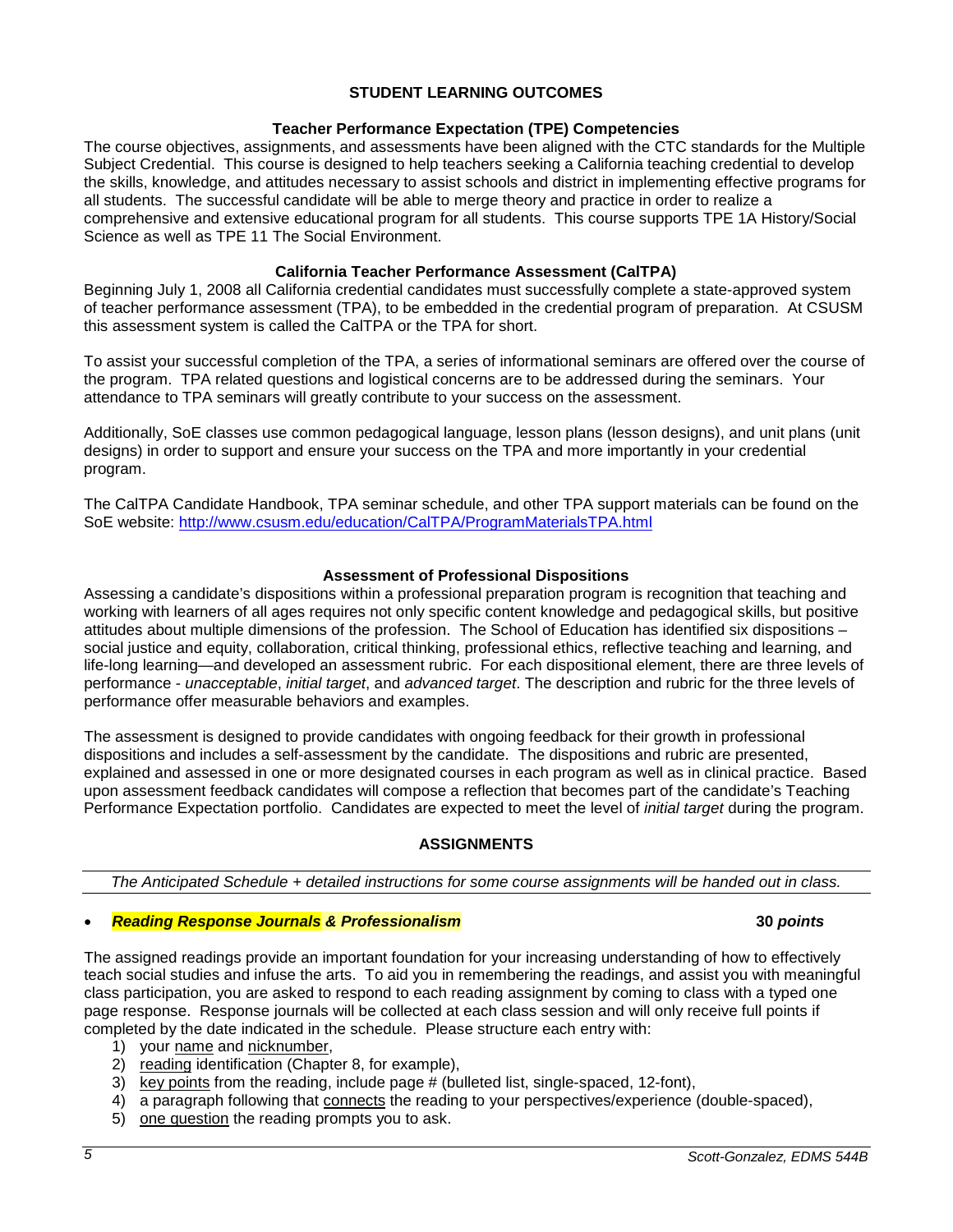### You will be permitted one "free pass" that can be used in place of one journal .Three points will be deducted for each missing journal.

## • *Finding the Social Studies in You! 1 bonus point!*

Have you ever tried to explain who you are through six social studies disciplines? For this (required) assignment you will reintroduce yourself to our class by creating a "self model" that physically illustrates aspects of you through the social studies disciplines. You may use photographs, drawings, objects, collections, etc. This activity models a way to verbally and visually engage your students -- and will demonstrate your understanding of the disciplines. Aim to present for 5 minutes.

#### **The following three assignments will link together to support a social studies unit plan centered on a Big Idea for your selected grade level (K-6)…**

**NOTE: Full assignment guidelines can be found on Cougar Courses.**

## • *Literature Connection – Lesson Design… a partner assignment 20 points*

A wealth of children's literature exists that strongly supports the state standards for teaching social studies. For this assignment you and your partner/s will select *one book* appropriate for the grade level unit you are developing. You will then dramatically present your book and explain how it can be used to advance children's thinking about key social studies concepts and the arts. You will create a handout for your colleagues and design a lesson that incorporates your book.

#### • *Community Resource / Field Trip Project… a partner assignment 20 points*

In this assignment you and your Literature Connection partner/s will explore and share information about a field trip site in San Diego County. By designing a variety of pre, during, and post-trip lessons, as well as higher level thinking questions and assessments, you will be able to plan an educational (rather than purely recreational) field trip.

## • *Oral History Project … an individual assignment 20 points*

Collecting oral histories is an exciting way to help children understand that "history" is found all around us and is being continually created. In this project, you will conduct an oral history interview of a person about a topic that relates to your social studies unit.

To support your interview and demonstrate the power of visual literacy, you will bring to class on the designated day a primary source object (artifact, document, photographs, etc.) of significance to the person/topic of the interview. We will then create a "classroom museum".

#### • *Mock Interview 10 points*

Imagine you are at a job interview and were just asked: "How will you teach social studies in your classroom?" Knowing how to teach and structure learning in social studies, and then being able to express your understanding, can be two different abilities. In order to help you eloquently articulate the knowledge you gained through this course (and thereby increase your chances of getting hired!), as well as enhance your educational philosophy statement, you will participate in a mock interview during our last class.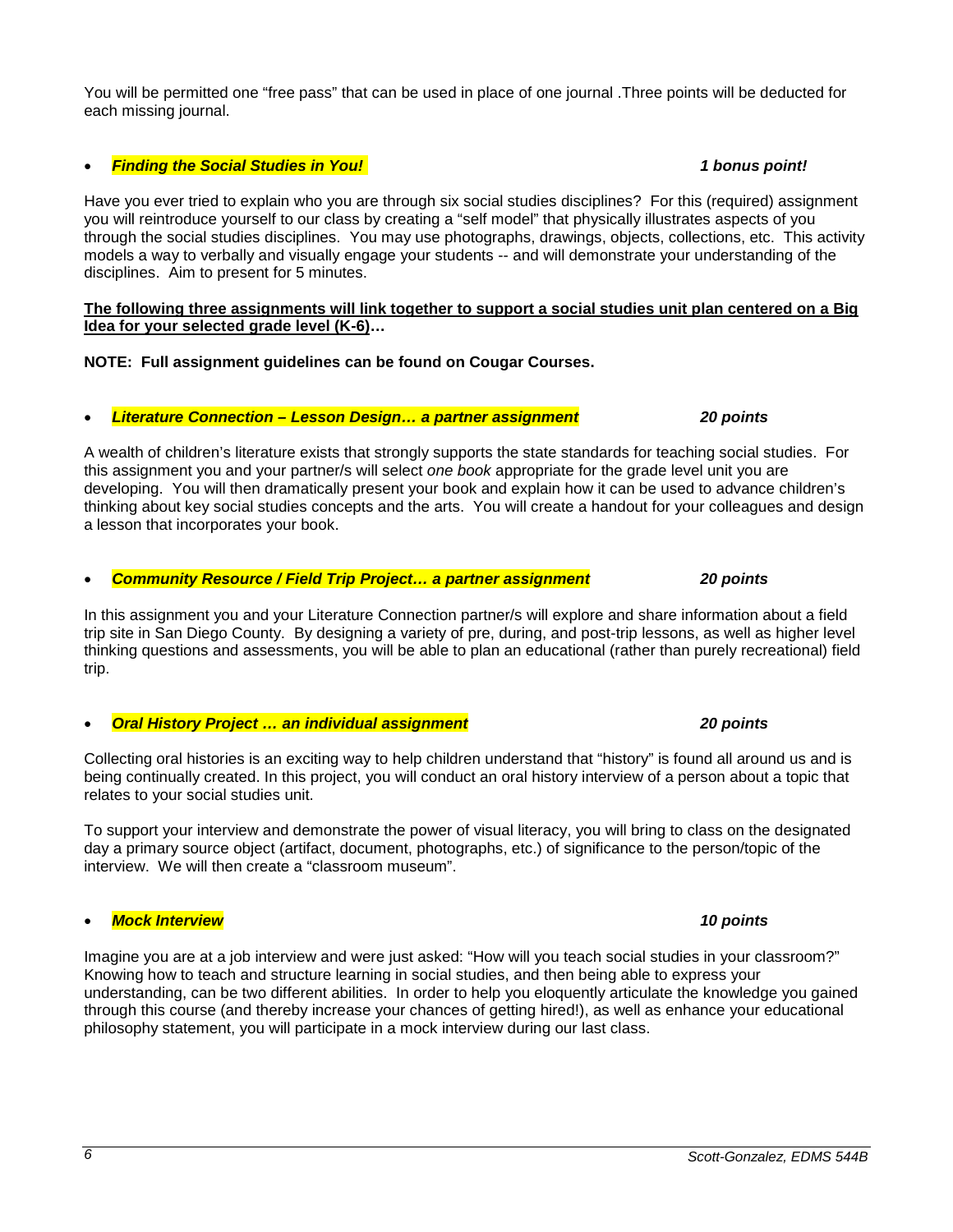| <b>ASSIGNMENT</b>                     | <b>POINTS</b> |
|---------------------------------------|---------------|
| Professionalism/Reading Journals      | 30            |
| Social Studies in You!                | 1 bonus point |
| Literature Connection - Lesson Design | 20            |
| <b>Community Field Trip</b>           | 20            |
| <b>Oral History Project</b>           | 20            |
| Mock Interview                        | 10            |
| <b>TOTAL:</b>                         | 100 points    |

### **Grading Scale:**

Grades will be determined by the total number of points earned (100 points possible):

|  | $A = 94-100$ $A = 91-93$ $B = 88-90$                | B = 85–87 | $B = 81-84$ |
|--|-----------------------------------------------------|-----------|-------------|
|  | $C_+ = 78-80$ $C = 74-77$ $C_- = 71-73$ $D = 60-70$ |           | $F = 0.59$  |

Remember! You must maintain a B average (3.0 GPA) in your teacher education courses to receive a teaching credential from the State of California.

## **Exemplary "A" Students (you!)**

1. Demonstrate serious commitment to their learning, making full use of the learning opportunities available and searching out the implications of their learning for future use.

2. Complete all assignments thoroughly, thoughtfully and timely.

3. Make insightful connections between assignments and their developing overall understanding of social studies concepts; continually question and examine assumptions in a genuine spirit of inquiry.

4. Show high level achievement of course goals.

5. Display a "can do" attitude, give 100%, and work to help others learn too.

## **GENERAL CONSIDERATIONS**

#### **School of Education Attendance Policy**

Due to the dynamic and interactive nature of courses in the School of Education, all candidates are expected to attend all classes and participate actively. At a minimum, candidates must attend more than 80% of class time, or s/he **may not receive a passing grade** for the course at the discretion of the instructor. Individual instructors may adopt more stringent attendance requirements. Should the candidate have extenuating circumstances, s/he should contact the instructor as soon as possible. *(Adopted by the COE Governance Community, December, 1997).*

**For this class,** students missing more than one class session cannot earn an A or A-. Students missing more than two class sessions cannot earn a B or B+. Students missing more than three classes cannot earn a C+. Arriving late or leaving early by more than 20 minutes counts as an absence. Notifying the instructor does not constitute an excuse. All assignments must be turned in on due date even in case of an absence.

### **Students with Disabilities Requiring Reasonable Accommodations**

Candidates with disabilities who require reasonable accommodations must be approved for services by providing appropriate and recent documentation to the Office of Disable Student Services (DSS). This office is located in Craven Hall 4300, and can be contacted by phone at (760) 750-4905, or TTY (760) 750-4909. Candidates authorized by DSS to receive reasonable accommodations should meet with their instructor during office hours or, in order to ensure confidentiality, in a more private setting.

#### **All University Writing Requirement**

A writing requirement of 2500 words is required in all CSUSM courses. You will achieve a significant writing experience in EDMS 544 through the following assignments: weekly reading journal responses, literature connection, field trip project, oral history project, and various in-class writing prompts.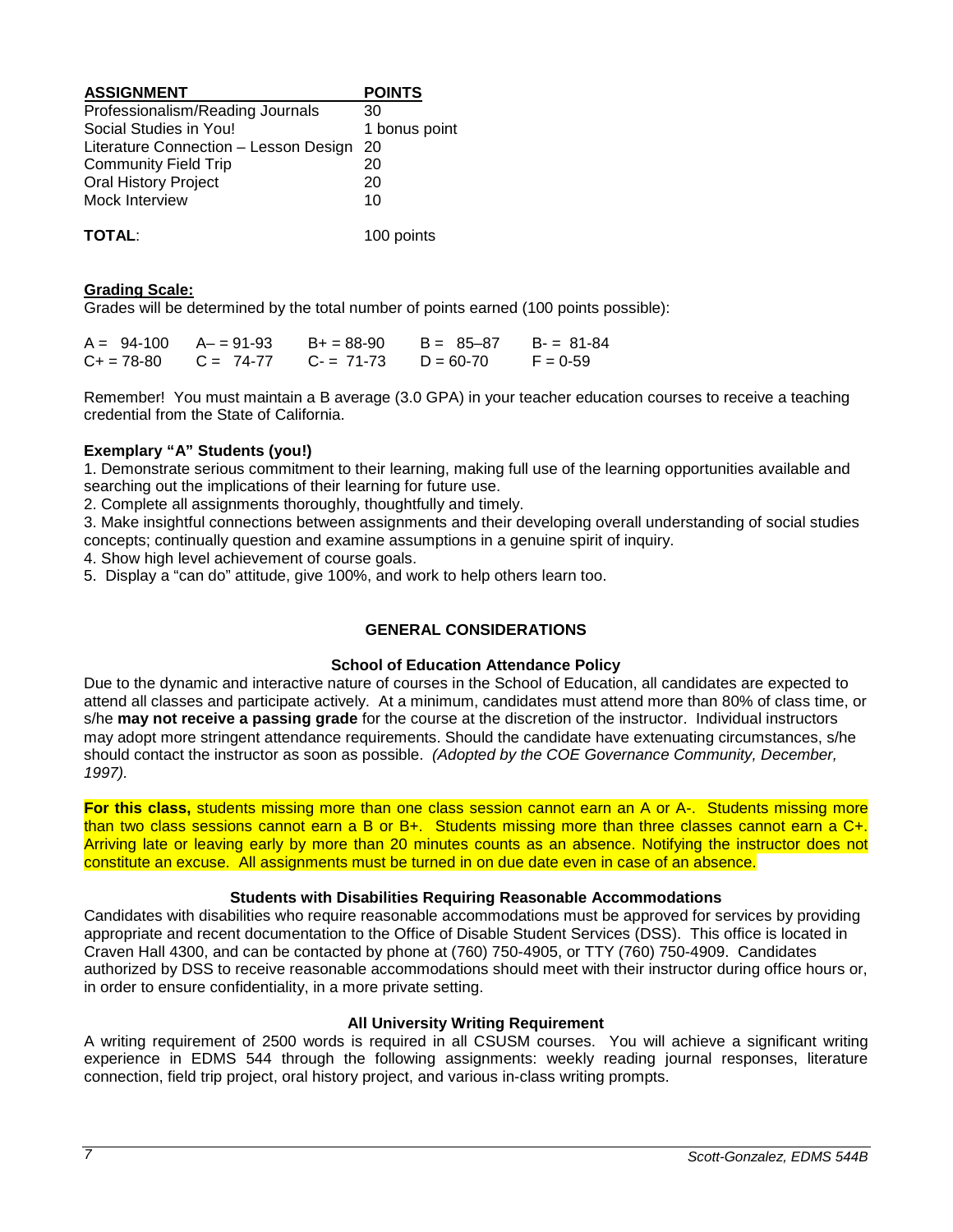#### **Authorization to Teach English Learners**

This credential program has been specifically designed to prepare teachers for the diversity of languages often encountered in California public school classrooms. The authorization to teach English learners is met through the infusion of content and experiences within the credential program, as well as additional coursework. Students successfully completing this program receive a credential with authorization to teach English learners. *(Approved by CCTC in SB 2042 Program Standards, August 02)*

### **CSUSM Academic Honesty Policy**

"Students will be expected to adhere to standards of academic honesty and integrity, as outlined in the Student Academic Honesty Policy. All written work and oral presentation assignments must be original work. All ideas/materials that are borrowed from other sources must have appropriate references to the original sources. Any quoted material should give credit to the source and be punctuated with quotation marks.

Students are responsible for honest completion of their work including examinations. There will be no tolerance for infractions. If you believe there has been an infraction by someone in the class, please bring it to the instructor's attention. The instructor reserves the right to discipline any student for academic dishonesty in accordance with the general rules and regulations of the university. Disciplinary action may include the lowering of grades and/or the assignment of a failing grade for an exam, assignment, or the class as a whole."

Incidents of Academic Dishonesty will be reported to the Dean of Students. Sanctions at the University level may include suspension or expulsion from the University.

#### **Plagiarism:**

As an educator, it is expected that each candidate will do his/her own work, and contribute equally to group projects and processes. Plagiarism or cheating is unacceptable under any circumstances. If you are in doubt about whether your work is paraphrased or plagiarized see the Plagiarism Prevention for Students website [http://library.csusm.edu/plagiarism/index.html.](http://library.csusm.edu/plagiarism/index.html) If there are questions about academic honesty, please consult the University catalog.

#### **Use of Technology**

Candidates are expected to demonstrate competency in the use of various forms of technology (i.e. word processing, electronic mail, Moodle, use of the Internet, and/or multimedia presentations). Specific requirements for course assignments with regard to technology are at the discretion of the instructor. Keep a digital copy of all assignments for use in your teaching portfolio. All assignments will be submitted online, and some will be submitted in hard copy as well. Details will be given in class.

#### **Electronic Communication Protocol**

Electronic correspondence is a part of your professional interactions. If you need to contact the instructor, e-mail is often the easiest way to do so. It is my intention to respond to all received e-mails in a timely manner. Please be reminded that e-mail and on-line discussions are a very specific form of communication, with their own nuances and etiquette. For instance, electronic messages sent in all upper case (or lower case) letters, major typos, or slang, often communicate more than the sender originally intended. With that said, please be mindful of all e-mail and on-line discussion messages you send to your colleagues, to faculty members in the School of Education, or to persons within the greater educational community. All electronic messages should be crafted with professionalism and care.

Things to consider:

- Would I say in person what this electronic message specifically says?
- How could this message be misconstrued?
- Does this message represent my highest self?
- Am I sending this electronic message to avoid a face-to-face conversation?

In addition, if there is ever a concern with an electronic message sent to you, please talk with the author in person in order to correct any confusion.